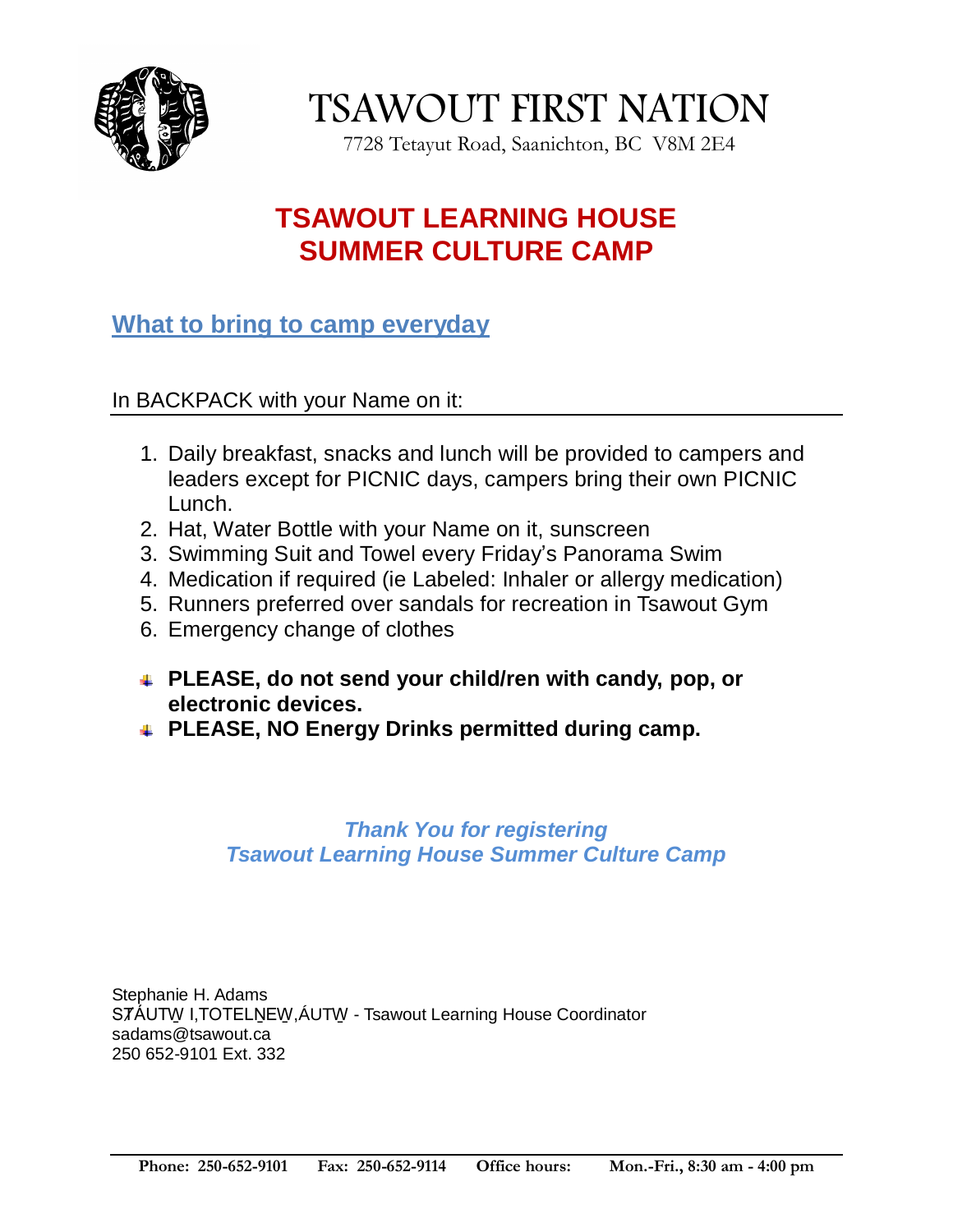

TSAWOUT FIRST NATION

7728 Tetayut Road, Saanichton, BC V8M 2E4

### **TSAWOUT LEARNING HOUSE SUMMER CULTURE CAMP**

### **Head Lice Checks**

### *Notice***:**

*HEAD LICE CHECKS for all participants of Tsawout Learning House Summer Culture Camp*

**Consent for Tsawout Learning House Coordinator and Tsawout Health Representative to check your child/ren for head lice and request for permission to treat. This will be done 2 times during T.L.H. Summer Camp, after the long weekends:**

*Tuesday, July 5th and Wednesday, July 6th 2022*

*Tuesday, August 2nd and Wednesday, August 3rd 2022*

**Parent/Guardian: NO, \_\_\_\_** *I Do Not give permission* **for a Head Lice check. \_\_\_\_\_\_\_\_\_\_\_\_\_\_\_\_\_\_(signature)**

**I/or a member of my family will do it prior to my child/ren starting camp in July and August.**

**Parent/Guardian: YES, \_\_\_\_** *I give permission* **for a Head Lice check** *and treatment* **on the dates noted. \_\_\_\_\_\_\_\_\_\_\_\_\_\_\_\_\_\_(signature)**

**Parent/Guardian: YES, \_\_\_\_** *I give permission* **for a Head Lice check and** *I will do the treatment myself***. \_\_\_\_\_\_\_\_\_\_\_\_\_\_\_\_\_\_(signature)**

Stephanie H. Adams STÁUTW I,TOTELNEW, ÁUTW - Tsawout Learning House Coordinator sadams@tsawout.ca 250 652-9101 Ext. 332